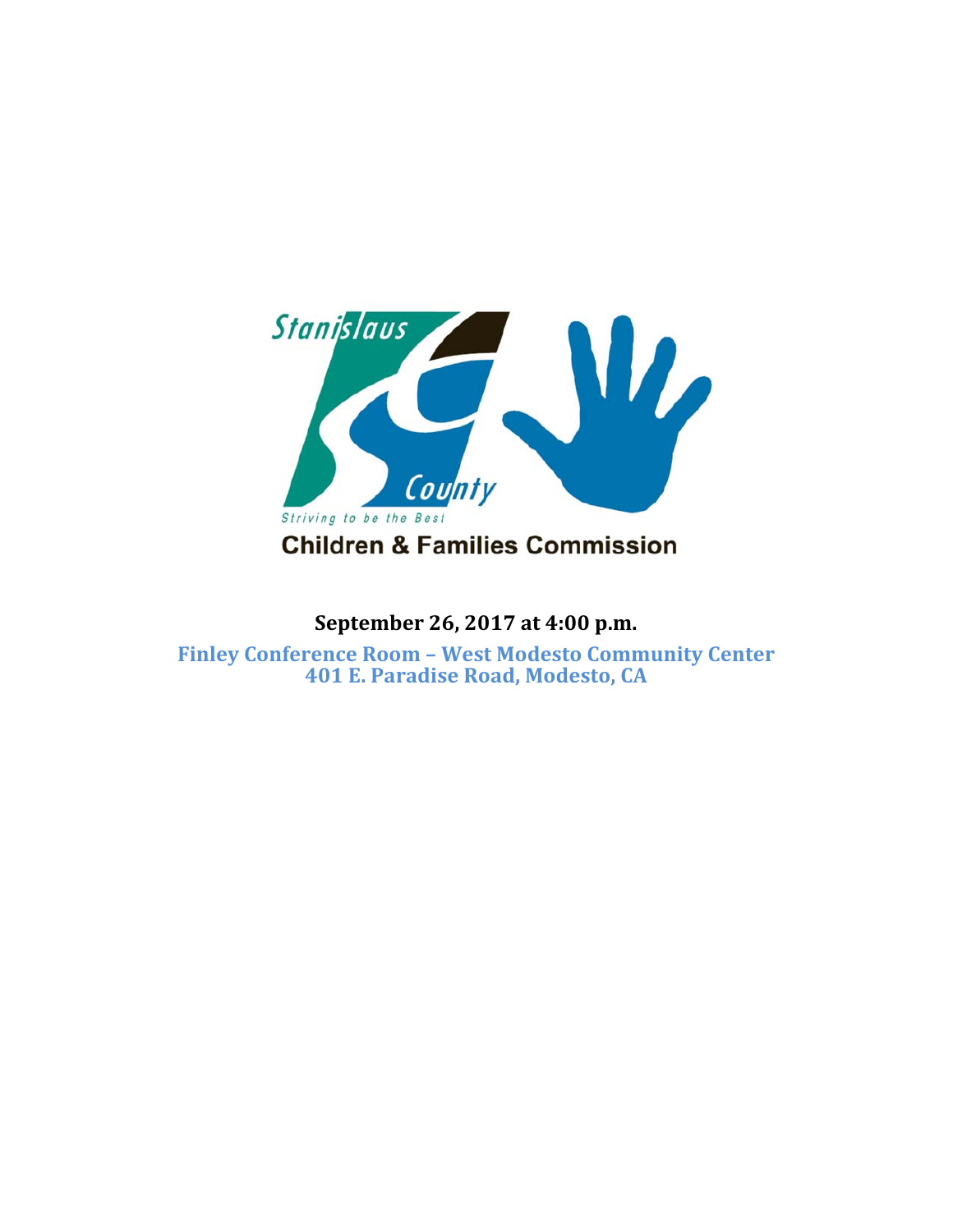



# *Commission Meeting Notice*

*September 26, 2017 at 4:00 PM, Finley Conference Room, 401 E. Paradise Road, Modesto See attached map for facility accessibility during road construction.*

#### <sup>U</sup>**MEMBERS:**

Vicki Bauman School Representative

Vito Chiesa County Supervisor

David Cooper Community Representative

Kathy Harwell Chair Community Services Agency

Mary Ann Lee Health Services Agency

Nelly Paredes‐Walsborn, Ph.D. Vice Chair Community Representative

George Skol Community Representative

Julie Vaishampayan, MD Public Health Officer

> David T. Jones Executive Director

\*\*\*\*\*\*\*\*\*\*\*\*\*\*\*\*\*\*\*\*\*\*\*\*\*

The Stanislaus County Children and Families Commission welcomes you to its meetings which are regularly held on the fourth Tuesday of most month. Your interest is encouraged and appreciated.

The agenda is divided into two sections:

**CONSENT CALENDAR:** These matters include routine financial and administrative actions and are identified with an asterisk (\*). All items on the consent calendar will be voted on at the beginning of the meeting under the section titled "Consent Calendar." If you wish to have an item removed from the Consent Calendar, please make your request at the time the Commission Chairperson asks if any member of the public wishes to remove an item from consent.

**REGULAR CALENDAR:** These items will be individually discussed and include all items not on the consent calendar and all public hearings.

**ANY MEMBER OF THE AUDIENCE DESIRING TO ADDRESS THE COMMISSION ON A MATTER ON THE AGENDA:** Please raise your hand or step to the podium at the time the item is announced by the Commission Chairperson. In order that interested parties have an opportunity to speak, any person addressing the Commission will be limited to a maximum of 5 minutes unless the Chairperson of the Commission grants a longer period of time.

PUBLIC COMMENT PERIOD: Matters under the jurisdiction of the Commission, and not on the posted agenda, may be addressed by the general public at the beginning of the regular agenda and any off-agenda matters before the Commission for consideration. However, California law prohibits the Commission from taking action on any matter which is not on the posted agenda unless it is determined to be an emergency by the Children and Families Commission. Any member of the public wishing to address the Commission during the "Public Comment" period shall be permitted to be heard once for up to 5 minutes.

**COMMISSION AGENDAS AND MINUTES:** Commission agendas, Minutes, and copies of items to be considered by the Children and Families Commission are typically posted on the Internet on Friday afternoons preceding a Tuesday meeting at the following website: www.stanprop10.org.

Materials related to an item on this Agenda submitted to the Commission after distribution of the agenda packet are available for public inspection in the Commission office at 930  $15<sup>th</sup>$ Street, Modesto, CA during normal business hours. Such documents are also available online, subject to staff's ability to post the documents before the meeting, at the following website www.stanprop10.org.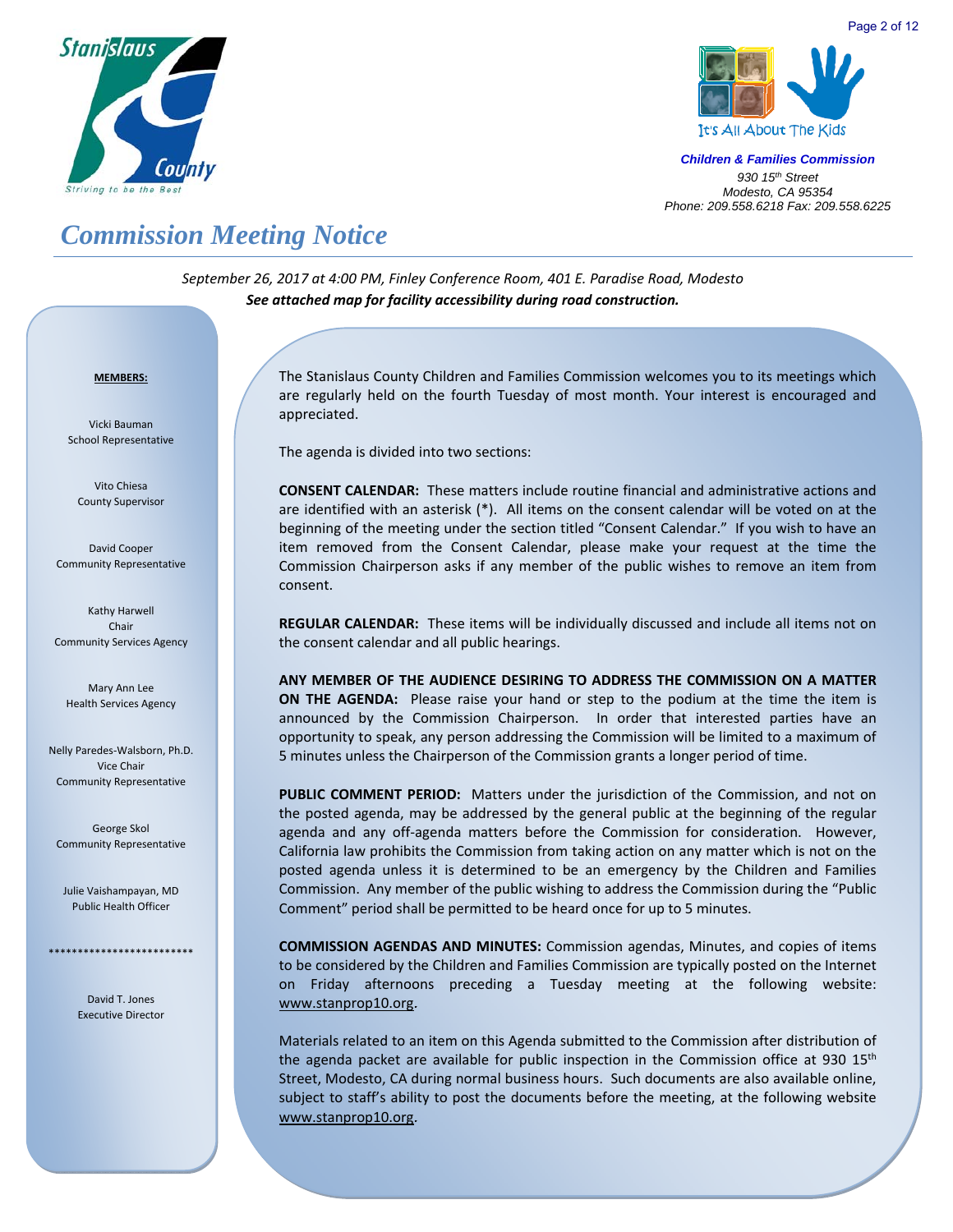



Page 3 of 12

*Children & Families Commission 930 15th Street Modesto, CA 95354 Phone: 209.558.6218 Fax: 209.558.6225*

# *Commission Meeting Notice*

*September 26, 2017 at 4:00 PM, Finley Conference Room, 401 E. Paradise Road, Modesto See attached map for facility accessibility during road construction.*

#### <sup>U</sup>**MEMBERS:**

Vicki Bauman School Representative

Vito Chiesa County Supervisor

David Cooper Community Representative

Kathy Harwell Chair Community Services Agency

Mary Ann Lee Health Services Agency

Nelly Paredes‐Walsborn, Ph.D. Vice Chair Community Representative

George Skol Community Representative

Julie Vaishampayan, MD Public Health Officer

\*\*\*\*\*\*\*\*\*\*\*\*\*\*\*\*\*\*\*\*\*\*\*\*\*

David T. Jones Executive Director **NOTICE REGARDING NON‐ENGLISH SPEAKERS:** Stanislaus County Children & Families Commission meetings are conducted in English and translation to other languages is not provided unless the Commission is notified 72 hours in advance that an interpreter is necessary. Please contact Administration at (209) 558‐6218 should you need a translator for this meeting.

Las juntas de la Comision para Niños y Familias son dirigidas en Ingles y no hay traduccion disponible a menos que la Comision sea notificada con 72 horas por avanzado. Si necesita traducción, por favor contacte a la Comision al (209) 558‐6218. (Por favor tome nota, el mensaje es en Ingles pero se le asistara en Español cuando lo pida.)

**REASONABLE ACCOMMODATIONS:** In compliance with the Americans with Disabilities Act, if you need special assistance to participate in this meeting, please contact the Commission at (209) 558‐6218. Notification 72 hours prior to the meeting will enable the County to make reasonable arrangements to ensure accessibility to this meeting.

RECUSALS: California Government Code Section 87100 states that "no public official at any level of state or local government may make, participate in making or in any way use or attempt to use his/her official position to influence governmental decision in which he/she knows or has reason to know he/she has a disqualifying conflict of interest." Likewise, California Government Code section 1090 provides that certain government officials and employees "…shall not be financially interested in any contract made by tem in their official capacity."

These sections of law permit the Stanislaus County Children and Families Commission to execute contracts so long as the Commissioner(s) with the conflict recuses himself or herself from making, participating in making, or in any way attempting to use his or her official position to influence a decision on the contract.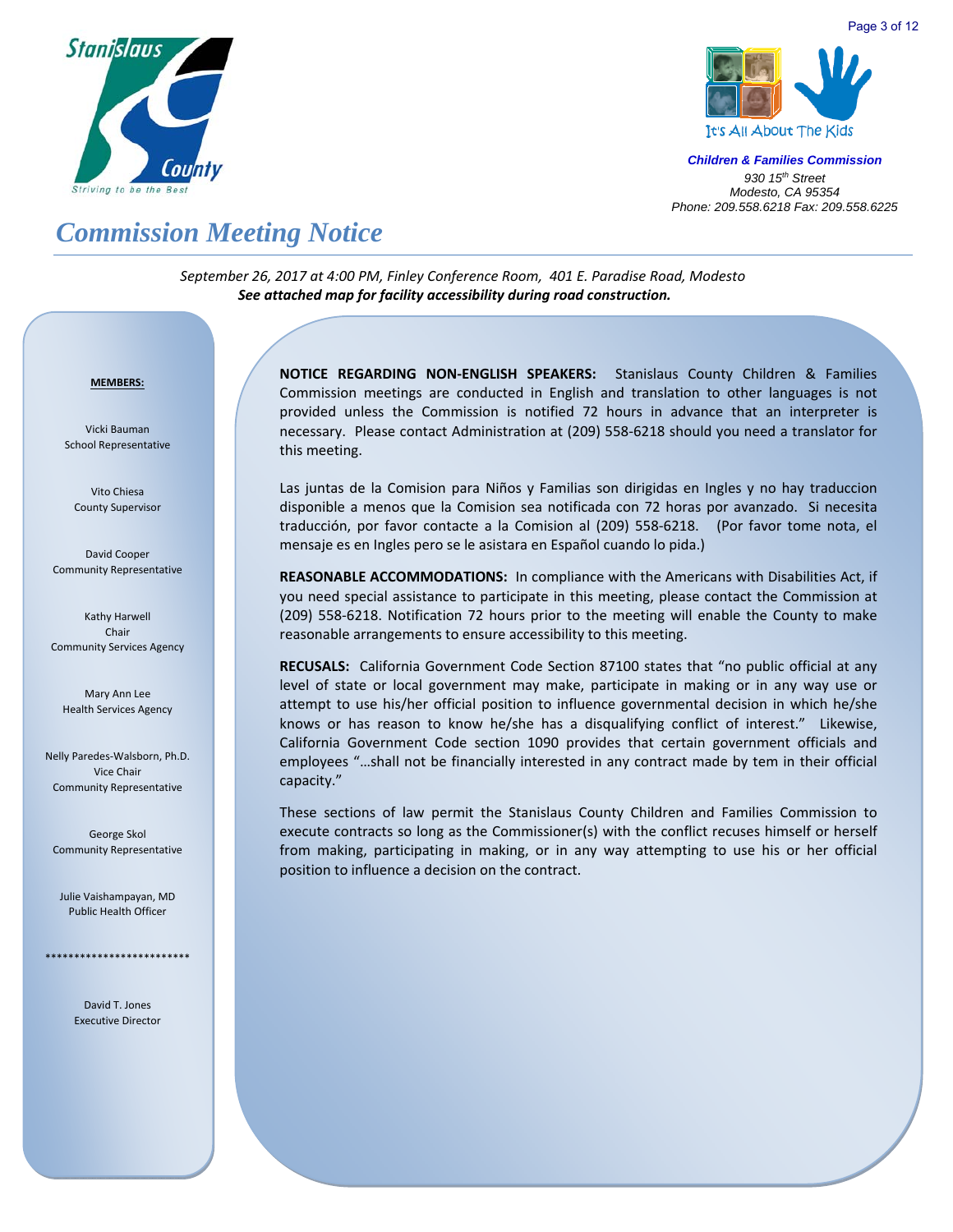### Google Maps 401 Paradise Rd



### Please note the Ellen Avenue entrance is closed due to construction.

It is recommended to use the shopping center entrances off Paradise Road, the shopping center entrance on South Martin Luther King Drive, or the entrance behind the facility on Briggs Avenue.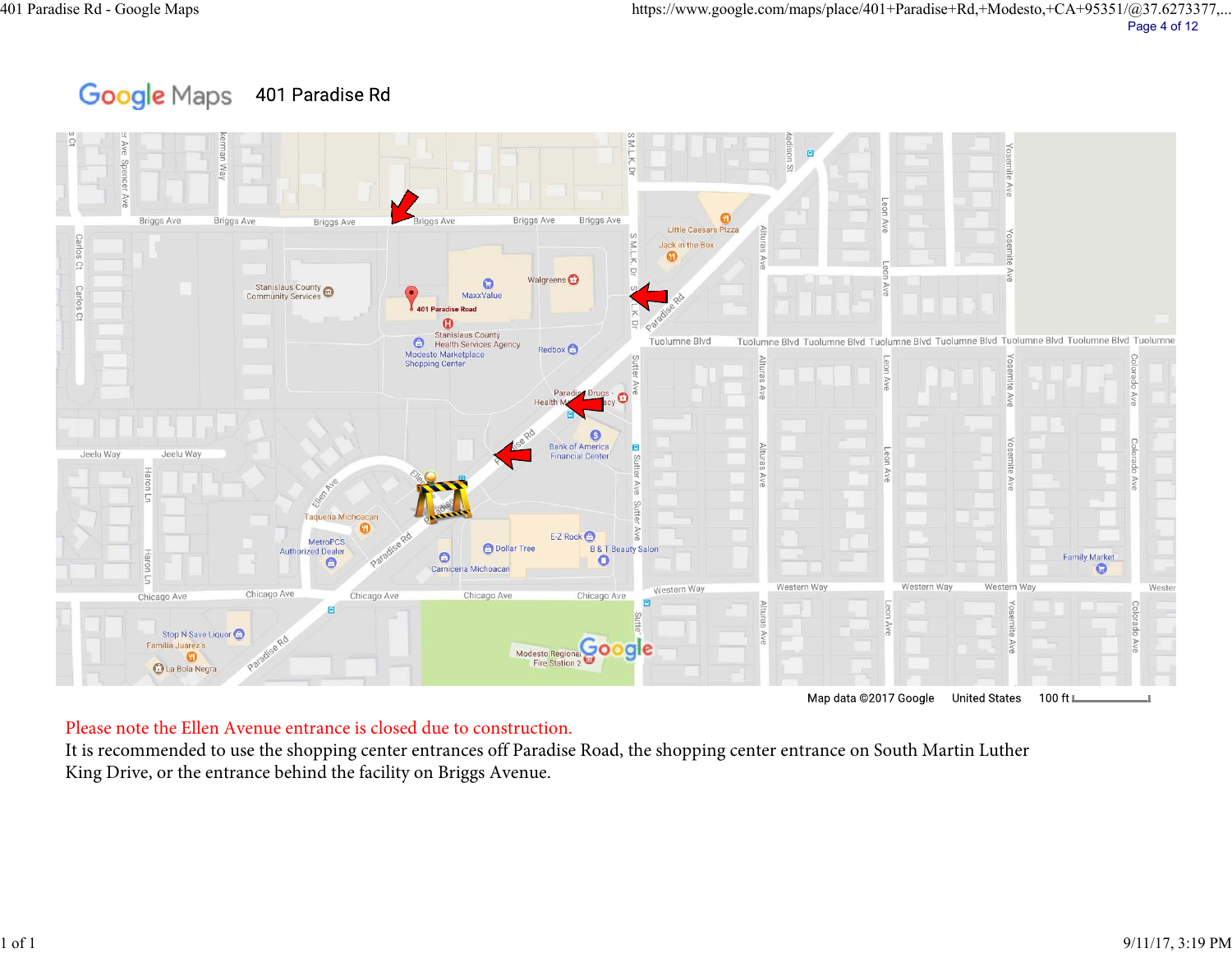



### *COMMISSION MEETING AGENDA*

### *September 26, 2017*

### *Times provided are approximate times.*

| 4:00 p.m. |  | Welcome & Introductions – Vice Chair Paredes-Walsborn |
|-----------|--|-------------------------------------------------------|
|-----------|--|-------------------------------------------------------|

- *4:05 p.m.*  II. Pledge of Allegiance
- *4:08 p.m.*  III. Announcement of Recusals  $1$
- *4:10 p.m.*  IV. Public Comment Period (Limit of 5 minutes per person)
- *4:15 p.m.* V. Approval of the Consent Calendar – Agenda items marked by an Asterisk  $(*)$ 
	- VI. Agenda Items
		- \* A. Approval of the Commission Meeting Minutes of August 22, 2017 p. 6-8
			- B. Recognition of Denise Hunt
			- C. Executive Director's Office
	- *4:18 p.m.*  1. FOCUS Project Presentation SCOE and District Attorney
	- *4:33 p.m.*  2. Partner Presentation Healthy Start
		- D. Committee Reports
			- \* 1. Accept the Minutes of the Administrative Committee meeting of September 11, 2017 p. 9 a. Monthly Financial Report as of August 31, 2017  $p. 10$
			- \* 2. Accept the Minutes of the Operations Committee meeting of September 14, 2017 p. 11
			- \* 3. Accept the Minutes of the Executive Committee meeting of September 20, 2017 p. 12
	- J; VII. Correspondence – None
	- VIII. Commissioner Reports
- *4:48 p.m.*  IX. Staff Reports

1. Presentation on August Early Care and Education Conference

*4:58 p.m.* X. Adjourn

*<sup>1</sup> Commissioners may publicly announce the item(s) or recommendation(s) from which he/she will recuse himself or herself due to an actual or perceived conflict of interest. The Commissioner will excuse himself or herself from the meeting and leave the room when the specific agenda item comes up for discussion and voting.*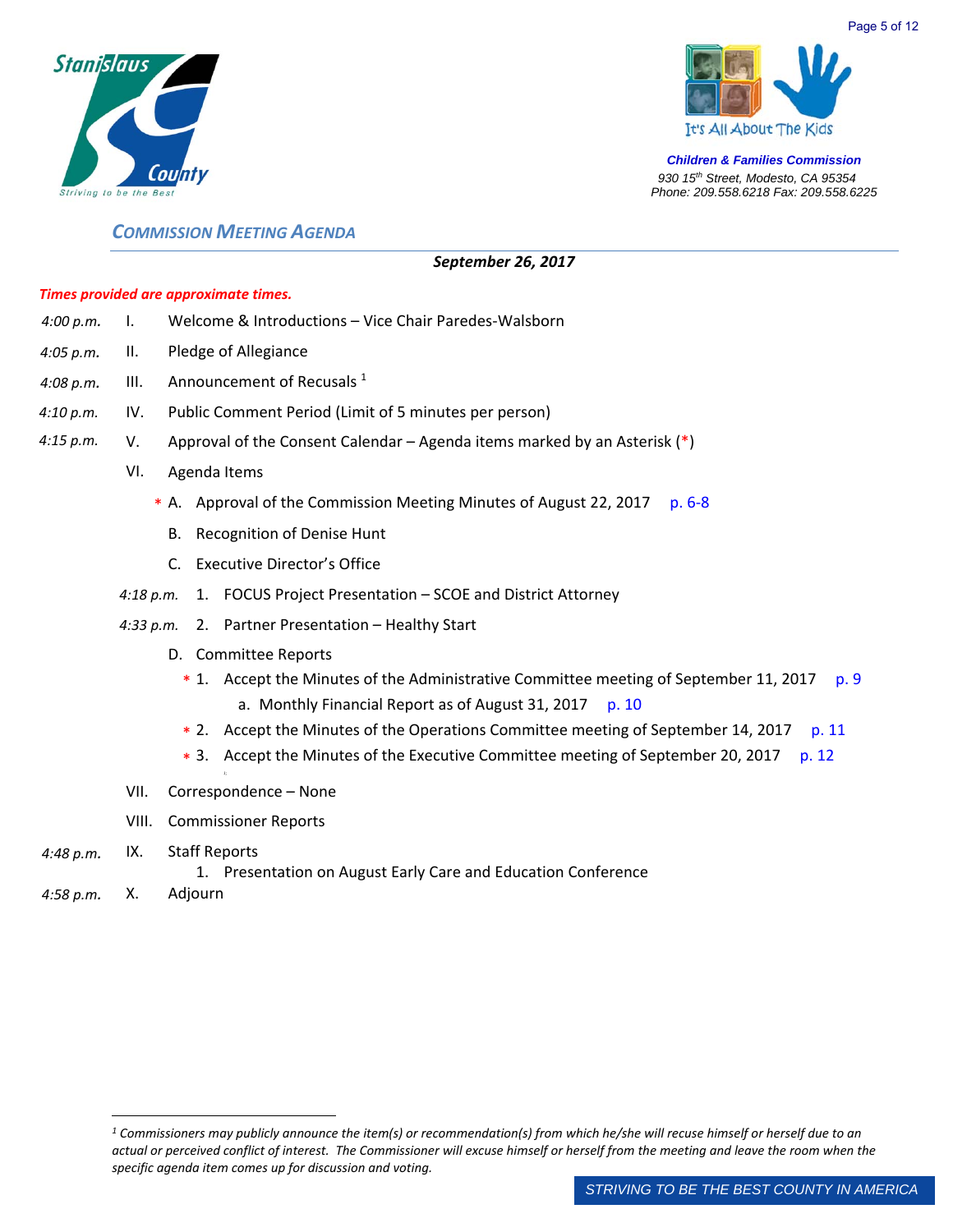



### *Commission Meeting Minutes Tuesday, August 22, 2017 Stanislaus County Office of Education Board Room 1100 "H" Street, Modesto, CA*

**Members Present:**  Vicki Bauman, Vito Chiesa, David Cooper, Kathy Harwell (Vice‐Chair), Mary Ann Lee, Nelly Paredes‐Walsborn, George Skol (Chair), Dr. Julie Vaishampayan.

**Members Absent:** Denise Hunt

**Staff Present:** David Jones, Executive Director; Stephanie Loomis, Administration; and Jack Doering, Commission Counsel.

- I. Vice‐Chair Harwell called the meeting to order at 4:00 p.m. Commission members, staff, and attendees were introduced and welcomed.
- II. Commission members and attendees recited the Pledge of Allegiance.
- III. Announcement of Commissioner Recusals None
- IV. Public Comment Period None
- V. Consent Calendar The Consent Calendar was approved. *Motion by Lee, Second by Cooper. Unanimously approved.*
- VI. Agenda Items

A. The Commission approved the Commission Meeting Minutes of June 27, 2017. *Approved on the consent calendar. Motion by Lee, Second by Cooper. Unanimously approved.*

- B. Executive Director's Office
	- 1. The Stanislaus County Board of Supervisors' ordinance establishing the Children and Families Commission was adopted on December 8, 1998. Section 9.70.090 of the ordinance prescribes that the members of the Commission shall annually elect a Chairperson who shall serve for a term of one (1) year. The Commission's By-Laws contain the process for election of the Chair and Vice-Chair, with the terms of both extending from September 1<sup>st</sup> to August 31<sup>st</sup>.

According to the Commission's By‐Laws:

"The Executive Committee shall serve as a Nominating Committee to develop a slate of candidates for the Office of Vice‐Chair. At the August regular meeting of the Commission, members of the Commission shall consider the Nominating Committee's candidate(s) and shall elect a Vice-Chair for the Commission, who shall serve a term of September 1<sup>st</sup> through August 31<sup>st</sup>. Following a term as Vice-Chair, the Vice-Chair shall serve a one-year term as Chair of the Commission during the following September  $1^{st}$  to August 31<sup>st</sup> period. The purpose of this process is to provide continuity for a two-year period as a Commissioner moves from the Office of Vice‐Chair to Chair."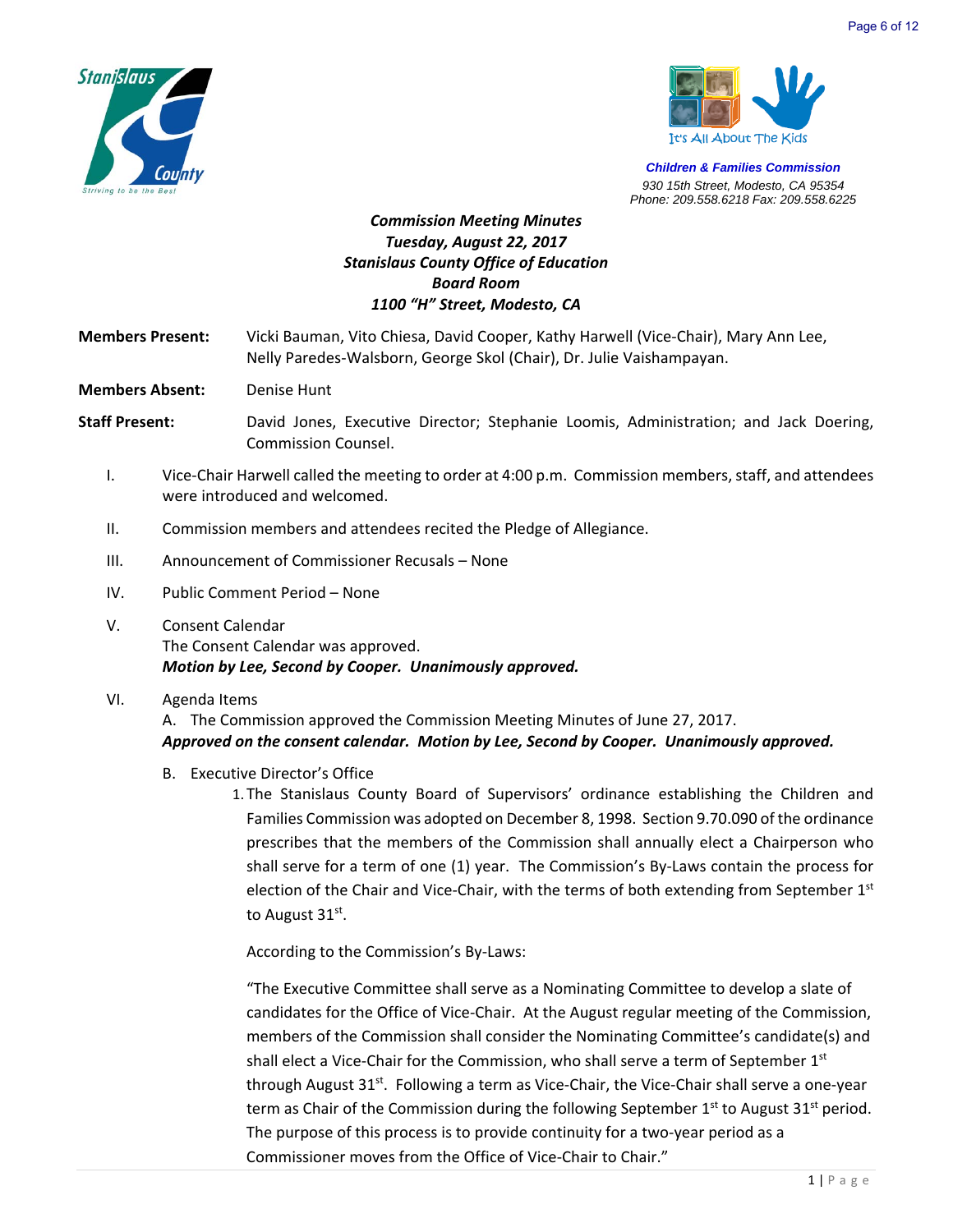"In the interests of promoting community involvement, it is the goal of the Commission to alternate the Chair between community representatives and County representatives. It is recognized that unanticipated and unplanned changes in Commission membership may affect the Commission's ability to attain this goal."

In accordance with these provisions, the Commission's current Vice-Chair, Kathy Harwell, automatically assumes the Office of Chair on September 1, 2017. The Executive Committee of the Commission serves as the Nominating Committee and recommends Nelly Paredes‐ Walsborn for the Office of Vice-Chair for a term to commence on September 1, 2017. Per Commission By‐Laws, following her term as Vice‐Chair, Ms. Paredes‐Walsborn would then serve a one‐year term as Chair of the Commission.

The Executive Committee recommendation to elect Nelly Paredes‐Walsborn as Vice‐Chair was approved.

*Motion by Chiesa, Second by Lee. Unanimously approved.*

2. The Commission heard a presentation from Susan Beasley, the Executive Director of the Parent Resource Center. Susan shared an update on the work being done at the Parent Resource Center. The Commission thanked her, her staff and their Board of Directors for the ongoing service to the Community.

Chair Skol arrived at 4:16 p.m.

- 3. The Commission heard a presentation on the Focus on Prevention initiative from Stanislaus County District Three Supervisor Terry Withrow and Ruben Imperial from the Stanislaus County Chief Executive Office. They shared an update on the work being accomplished by the Focus on Prevention work group and the initiative's future areas of focus. The Commission thanked them for the presentation and the important work they are doing in the community.
- *C.* Committee Reports *Approved on the Consent Calendar. Motion by Lee, Second by Cooper. Unanimously approved.* 
	- 1. The Commission accepted the minutes for the Executive Committee meeting held on August 16, 2017.
- II. Correspondence None
- III. Commissioner Reports None
- IV. Staff Reports
	- David thanked the Commission's partners for participating in a process improvement effort regarding the Family Development Matrix assessment. FRC partners met with Commission and Community Services Agency staff for a teleconference with the FDM consultant to discuss process concerns and questions. Commission staff has since met with CSA staff to discuss a path forward and will come back to FRC representatives for resolution.
	- David reported that Prop 10 revenue continues to be volatile. While revenue for FY 2016‐2017 came in slightly over budget, May revenue was significantly lower than it's been historically with June showing a slight recovery. Staff will be watching the revenue closely going forward.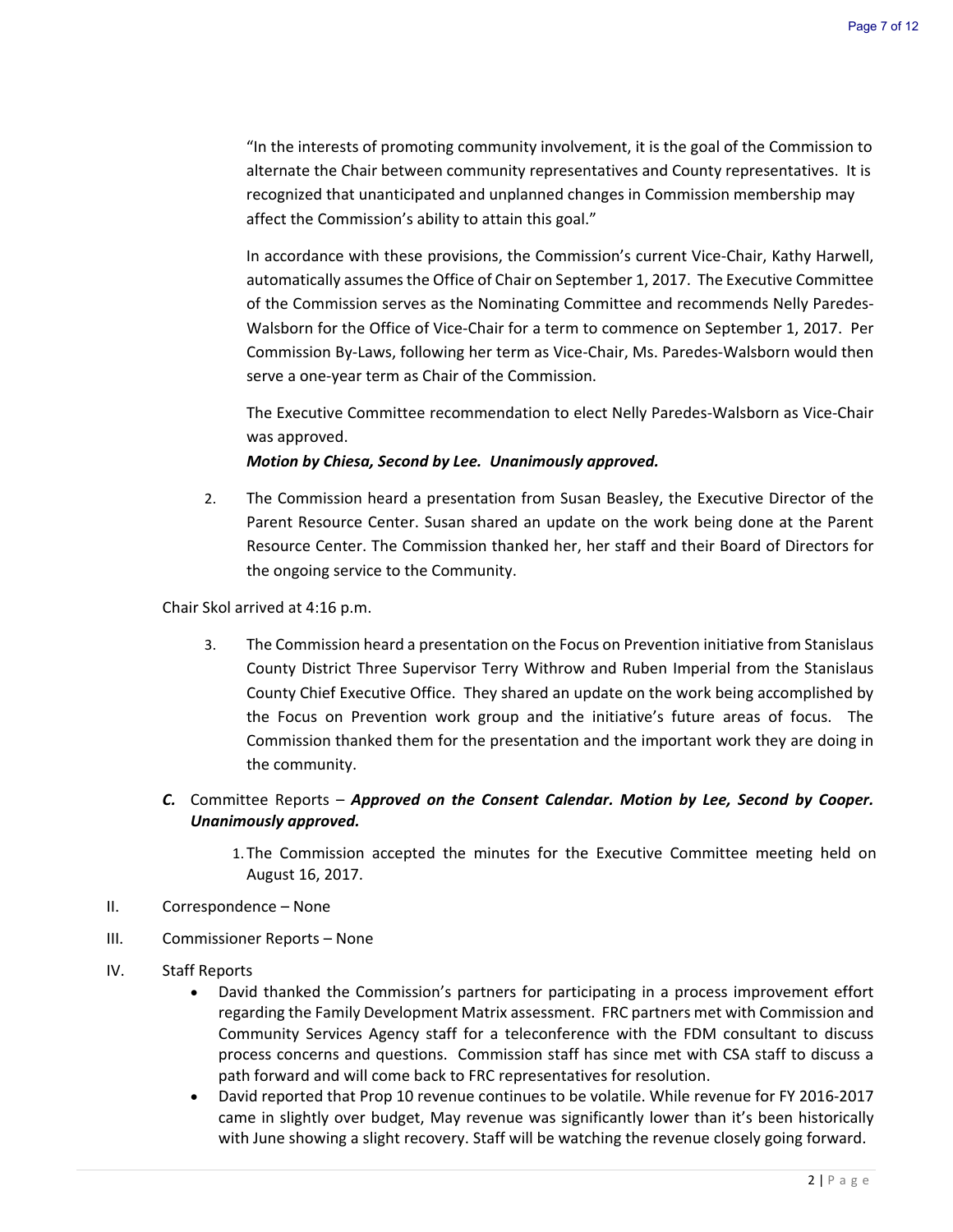- David shared that the uncertainity of future revenue and the significant use of fund balance was another reminder of why it will be better to engage the strategic planning process sooner than later. He has been discussing the need for planning and the approaching revenue cliff with our partners and they have been very supportive of the need for strategic planning to create a path going forward. He plans to bring an agenda item related to strategic planning in September.
- David shared a reminder that the Early Care and Education Conference will be on Saturday, August 26, 2017 and he thanked Stanislaus County Office of Educatiion for their ongoing partnership.
- David shared the Commission would be hosting a brief social after the Commission's September meeting to recognize and celebrate the work of a number of our Commissioners. Commission partner agencies will be encouraged to attend and this will be a nice opportunity for the Commissioners and our partners to visit with one another. Commission staff will send out notification of the informal social.
- V. The Commission meeting adjourned at 5:14 p.m.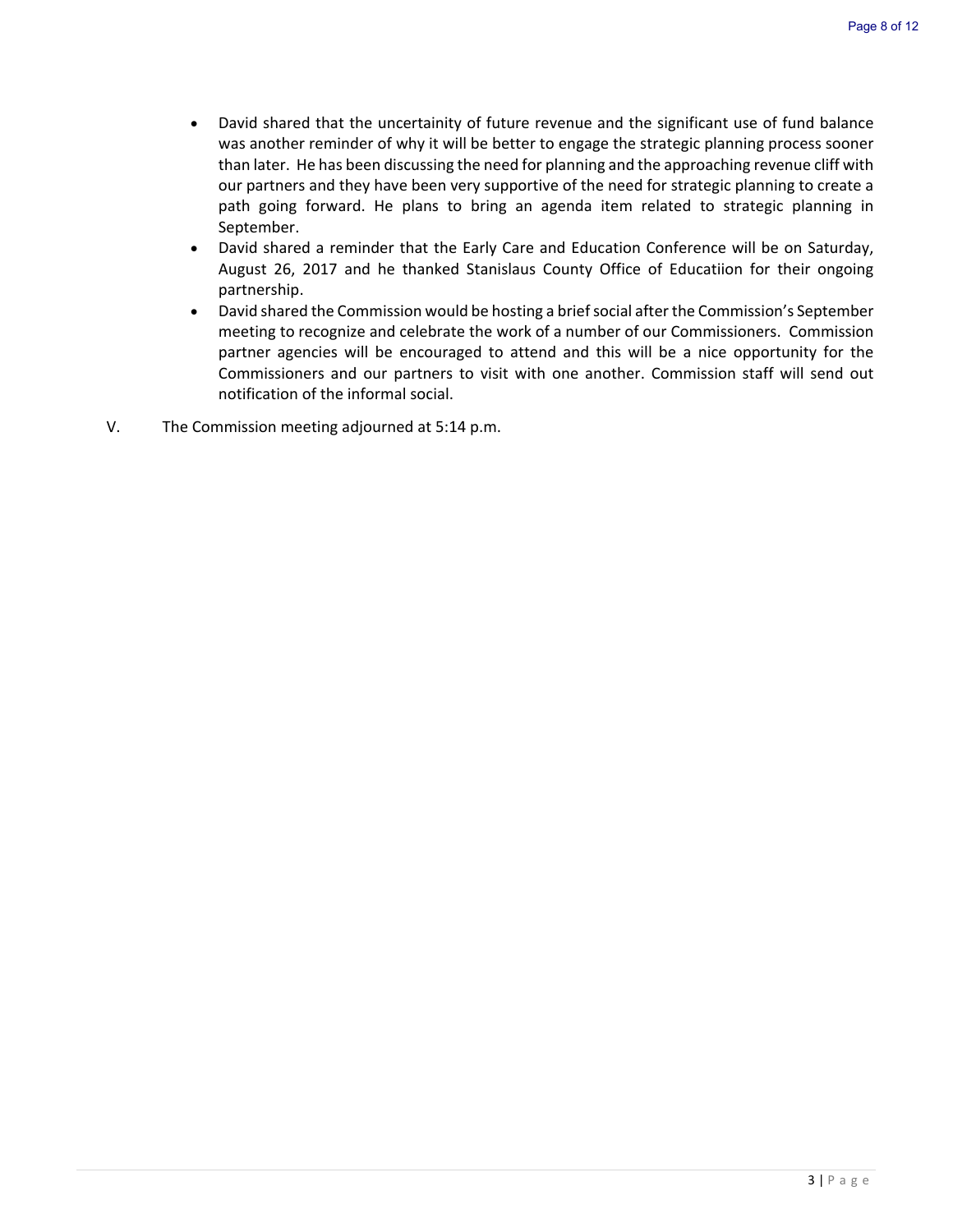



## *Administrative Committee*

Commissioners Absent: Kathy Harwell

*Monday, September 11, 2017* 

Staff Present: David Jones

#### **MEMBERS:**

Vicki Bauman School Representative

Vito Chiesa County Supervisor

David Cooper Community Representative

Kathy Harwell Chair Community Services Agency

Mary Ann Lee Health Services Agency

Nelly Paredes‐Walsborn, Ph.D. Vice Chair Community Representative

George Skol Community Representative

Julie Vaishampayan, MD Public Health Officer

\*\*\*\*\*\*\*\*\*\*\*\*\*\*\*\*\*\*\*\*\*\*\*\*\*

David T. Jones Executive Director 1. The Monthly Contract Financial Report for August 2017 was reviewed.

Commissioners Present: Mary Ann Lee, George Skol, Nelly Paredes‐Walsborn

2. Commission membership was discussed and the group received an update on the status of the process of filling the vacant seat.

3. Strategic planning was discussed including options for crafting the agenda item.

4. The agenda for the September 26 Commission meeting was reviewed. The Committee was informed that the next Commission meeting is scheduled to be held in West Modesto Community Center in the Finley Conference Room. Items to be discussed include: recognition of Denise Hunt; strategic planning; presentation on the FOCUS project and Healthy Start program; the Monthly Contract Financial Report.

5. Adjournment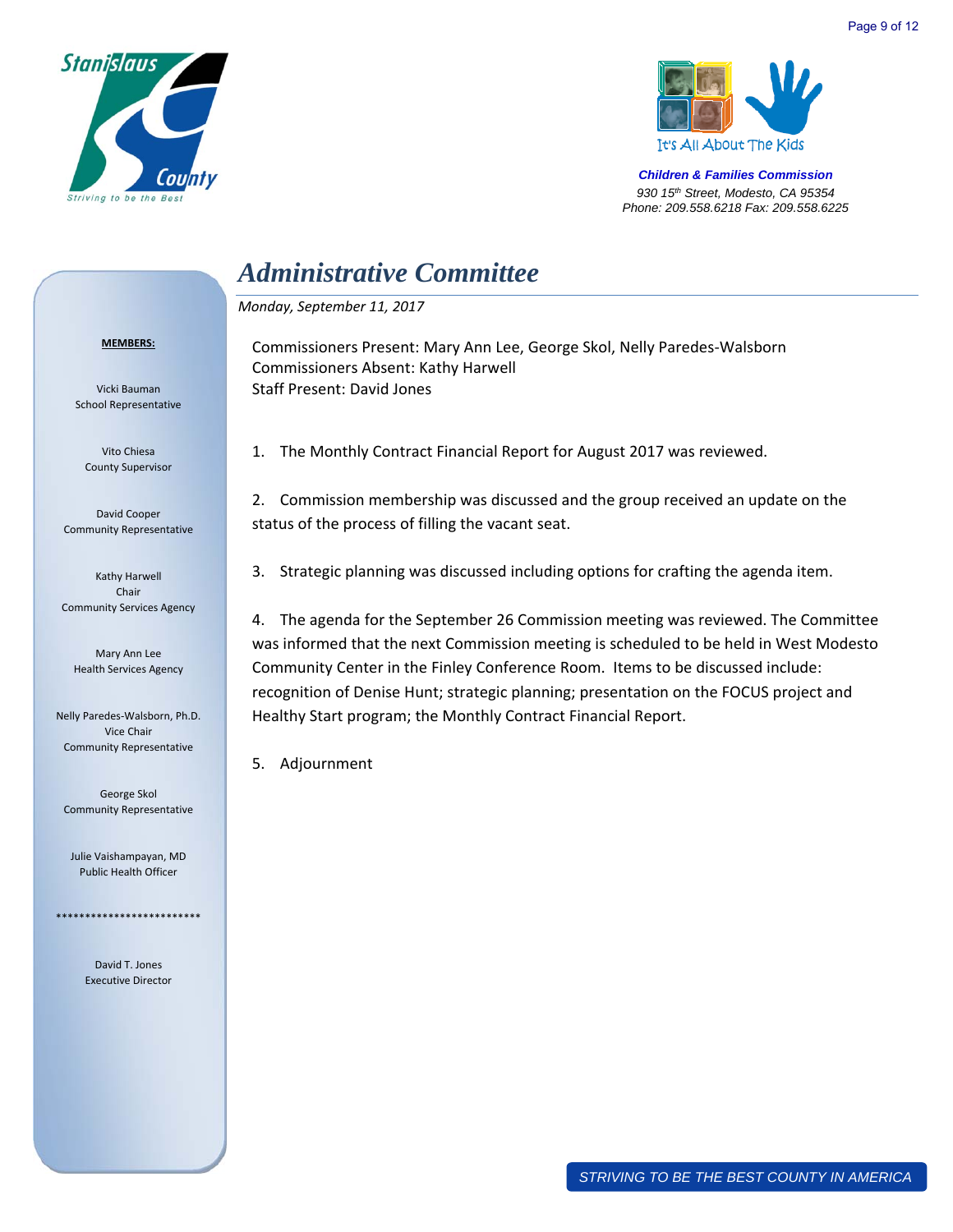# **STANISLAUS COUNTY CHILDREN & FAMILIES COMMISSION CONTRACT SCHEDULE 8/31/2017**

|                         |                                                                                      |              | <b>Budget</b> | <b>Actual</b><br><b>Expenditures</b> |                          | <b>Remaining</b><br><b>Budget</b> |                      | % Actual to<br><b>Budget</b> |  |  |  |
|-------------------------|--------------------------------------------------------------------------------------|--------------|---------------|--------------------------------------|--------------------------|-----------------------------------|----------------------|------------------------------|--|--|--|
|                         | RESULT AREA 1: Improved Family Functioning (Family Support, Education, and Services) |              |               |                                      |                          |                                   |                      |                              |  |  |  |
|                         | <b>Community Resource and Referral</b>                                               |              |               |                                      |                          |                                   |                      |                              |  |  |  |
| 1                       | 211 Project (United Way)                                                             | \$           | 80,000        | $\overline{\$}$                      | ÷,                       | \$                                | 80,000               | 0%                           |  |  |  |
|                         | <b>Family Resource Centers:</b>                                                      |              |               |                                      |                          |                                   |                      |                              |  |  |  |
| $\overline{\mathbf{c}}$ | Ceres Partnership for Healthy Children (CHS)                                         | \$           | 163,418       | \$                                   |                          | \$                                | 163,418              | $0\%$                        |  |  |  |
| 3                       | Hughson Family Resource Center (SV)                                                  | \$           | 147,135       | \$                                   | ÷,                       | \$                                | 147,135              | 0%                           |  |  |  |
| 4                       | N. Modesto/Salida Family Resource Center (SV)                                        | \$           | 311,147       | \$                                   | $\blacksquare$           | \$                                | 311,147              | 0%                           |  |  |  |
| 5                       | Oakdale/Riverbank Family Resource Center (CHS)                                       | \$           | 158,847       | \$                                   | ÷                        | \$                                | 158,847              | 0%                           |  |  |  |
| 6                       | <b>Parent Resource Center</b>                                                        | \$           | 350,457       | \$                                   | ÷,                       | \$                                | 350,457              | 0%                           |  |  |  |
| 7                       | Turlock Family Resource Center (Aspiranet)                                           | \$           | 190,415       | \$                                   | $\overline{a}$           | \$                                | 190,415              | $0\%$                        |  |  |  |
| 8                       | Westside Family Resource Center (CHS)                                                | \$           | 237,938       | \$                                   | ÷,                       | \$                                | 237,938              | 0%                           |  |  |  |
| $\overline{9}$          | The Bridge (Sierra Vista)                                                            | \$           | 185,000       | \$                                   | ÷,                       | \$                                | 185,000              | 0%                           |  |  |  |
| 10                      | <b>Healthy Start Sites</b>                                                           | \$           | 416,020       | \$                                   |                          | \$                                | 416,020              | 0%                           |  |  |  |
|                         | <b>Targeted Intensive Family Support Services</b>                                    |              |               |                                      |                          |                                   |                      |                              |  |  |  |
| 11                      | <b>Children's Crisis Center</b>                                                      | \$           | 460,000       | \$                                   | 38,265                   | \$                                | 421,735              | 8%                           |  |  |  |
| 12                      | <b>Court Appointed Special Advocates</b>                                             | \$           | 60,000        | \$                                   | 4.289                    | \$                                | 55,711               | 7%                           |  |  |  |
| 13                      | <b>Family Justice Center</b>                                                         | \$           | 101,530       | \$                                   |                          | \$                                | 101,530              | 0%                           |  |  |  |
| 14                      | La Familia Counseling Program (El Concilio)                                          | \$           | 98,000        | \$                                   |                          | \$                                | 98,000               | 0%                           |  |  |  |
| 15                      | Zero to Five Early Intervention Partnership (BHRS)                                   | \$           | 1,523,009     | \$                                   | 60,128                   | \$                                | 1,462,881            | 4%                           |  |  |  |
|                         | <b>Total Area 1:</b>                                                                 | \$           | 4,482,916     | \$                                   | 102,682                  |                                   | \$4,380,234          | 2%                           |  |  |  |
|                         | RESULT AREA 2: Improved Child Development (Child Development Services)               |              |               |                                      |                          |                                   |                      |                              |  |  |  |
|                         | <b>Kindergarten Transition Services</b>                                              |              |               |                                      |                          |                                   |                      |                              |  |  |  |
| 16                      | Keyes (1)                                                                            | \$           | 10,000        | \$                                   | $\overline{\phantom{a}}$ | \$                                | 10.000               | 0%                           |  |  |  |
| 17                      | Riverbank (2)                                                                        | \$           | 20,000        | \$                                   | $\overline{\phantom{a}}$ | \$                                | 20.000               | 0%                           |  |  |  |
|                         | <b>Quality ECE Investments</b>                                                       |              |               |                                      |                          |                                   |                      |                              |  |  |  |
| 18                      | Early Care and Education Conference                                                  | \$           | 12,000        |                                      |                          | \$                                | 12,000               | 0%                           |  |  |  |
|                         | <b>Total Area 2:</b>                                                                 | \$           | 42,000        | $\boldsymbol{\mathsf{s}}$            | ÷.                       | $\boldsymbol{\hat{s}}$            | 42,000               | 0%                           |  |  |  |
|                         | <b>RESULT AREA 3: Improved Health (Health Education and Services)</b>                |              |               |                                      |                          |                                   |                      |                              |  |  |  |
|                         | <b>Health Access</b>                                                                 |              |               |                                      |                          |                                   |                      |                              |  |  |  |
| 19                      | Healthy Cubs (Health Services Agency)                                                | \$           | 50,000        | \$                                   | 2,233                    | \$                                | 47.767               | 4%                           |  |  |  |
|                         | <b>Maternal &amp; Child Health Care</b>                                              |              |               |                                      |                          |                                   |                      |                              |  |  |  |
|                         | 20 Healthy Birth Outcomes (Health Services Agency)                                   | \$           | 1,339,160     | \$                                   | 54,511                   | \$                                | 1,284,649            | 4%                           |  |  |  |
|                         | <b>Oral Health</b>                                                                   |              |               |                                      |                          |                                   |                      |                              |  |  |  |
| 21                      | Dental Education (Health Services Agency)                                            | \$           | 30,000        | $\sqrt[6]{\frac{1}{2}}$              |                          | \$                                | 30,000               | 0%                           |  |  |  |
|                         | <b>Total Area 3:</b>                                                                 | $\mathbf{s}$ | 1,419,160     | \$                                   | 56,744                   |                                   | \$1,362,417          | 4%                           |  |  |  |
|                         | <b>RESULT AREA 4: Improved Systems of Care</b>                                       |              |               |                                      |                          |                                   |                      |                              |  |  |  |
|                         | <b>Provider Capacity Building, Training and Support</b>                              |              |               |                                      |                          |                                   |                      |                              |  |  |  |
| 22                      | Healthy Start Support (SCOE)                                                         | \$           | 82,378        | \$                                   | $\overline{\phantom{a}}$ | \$                                | 82,378               | 0%                           |  |  |  |
|                         | <b>Total Area 4:</b>                                                                 | \$           | 82,378        | $\boldsymbol{\$}$                    |                          | $\boldsymbol{\$}$                 | 82,378               | $0\%$                        |  |  |  |
|                         | <b>Total Services Contracts</b>                                                      | \$           | 6,026,454     | $\overline{\mathbf{s}}$              |                          |                                   | 159,425 \$ 5,867,029 | 3%                           |  |  |  |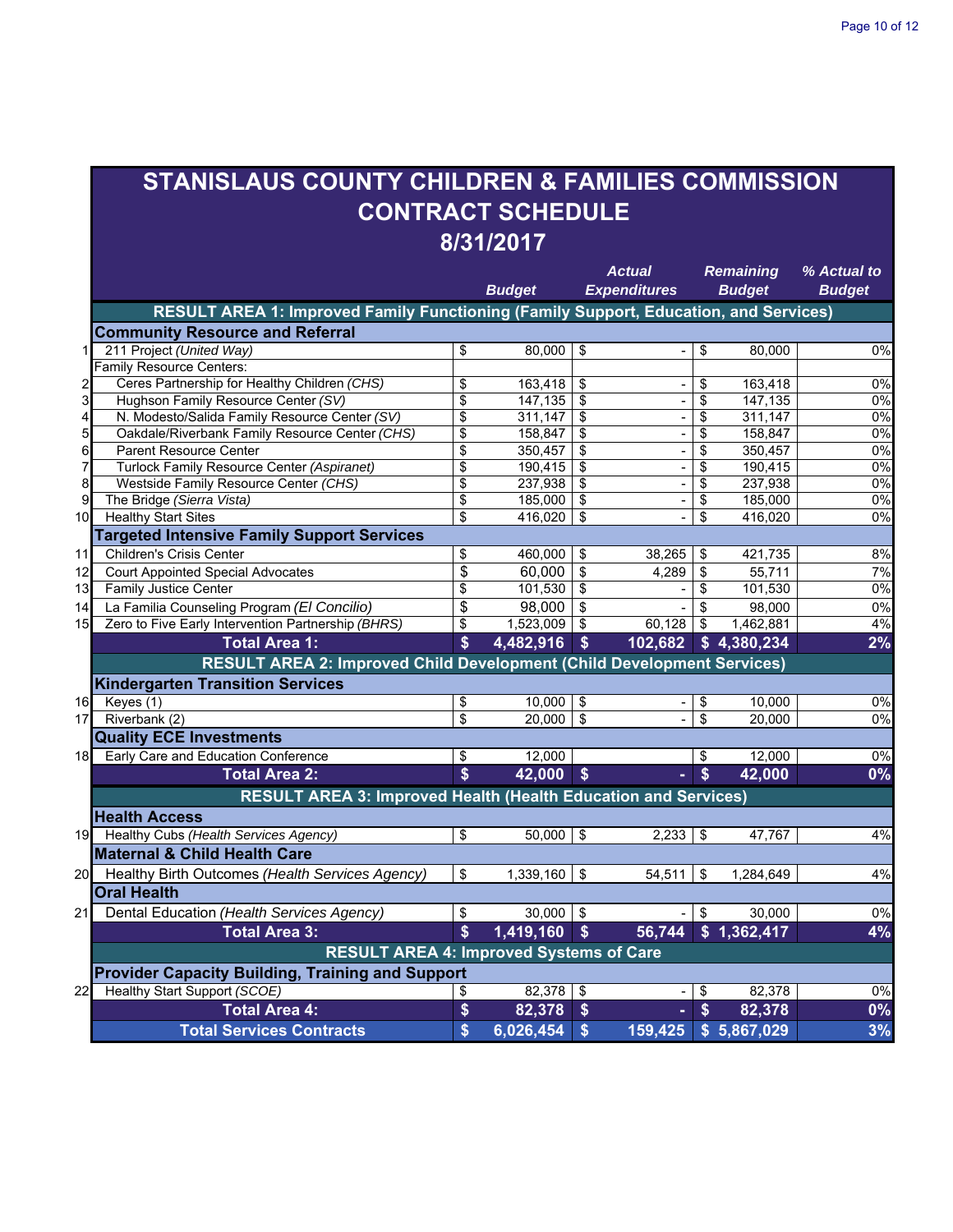



# *Operations Committee*

Commissioners Absent: David Cooper

*Thursday, September 14, 2017* 

Staff Present: David Jones

#### **MEMBERS:**

Vicki Bauman School Representative

Vito Chiesa County Supervisor

David Cooper Community Representative

Kathy Harwell Chair Community Services Agency

Mary Ann Lee Health Services Agency

Nelly Paredes‐Walsborn, Ph.D. Vice Chair Community Representative

George Skol Community Representative

Julie Vaishampayan, MD Public Health Officer

\*\*\*\*\*\*\*\*\*\*\*\*\*\*\*\*\*\*\*\*\*\*\*\*\*

David T. Jones Executive Director 1. The Monthly Contract Financial Report for August 2017 was reviewed.

Commissioners Present: Vicki Bauman, Dr. Julie Vaishampayan

2. Commission membership was discussed and the group received an update on the status of the process of filling the vacant seat.

3. Strategic planning was discussed including options for crafting the agenda item.

4. The agenda for the September 26 Commission meeting was reviewed. The Committee was informed that the next Commission meeting is scheduled to be held in West Modesto Community Center in the Finley Conference Room. Items to be discussed include: recognition of Denise Hunt; strategic planning; presentation on the FOCUS project and Healthy Start program; the Monthly Contract Financial Report.

5. Adjournment